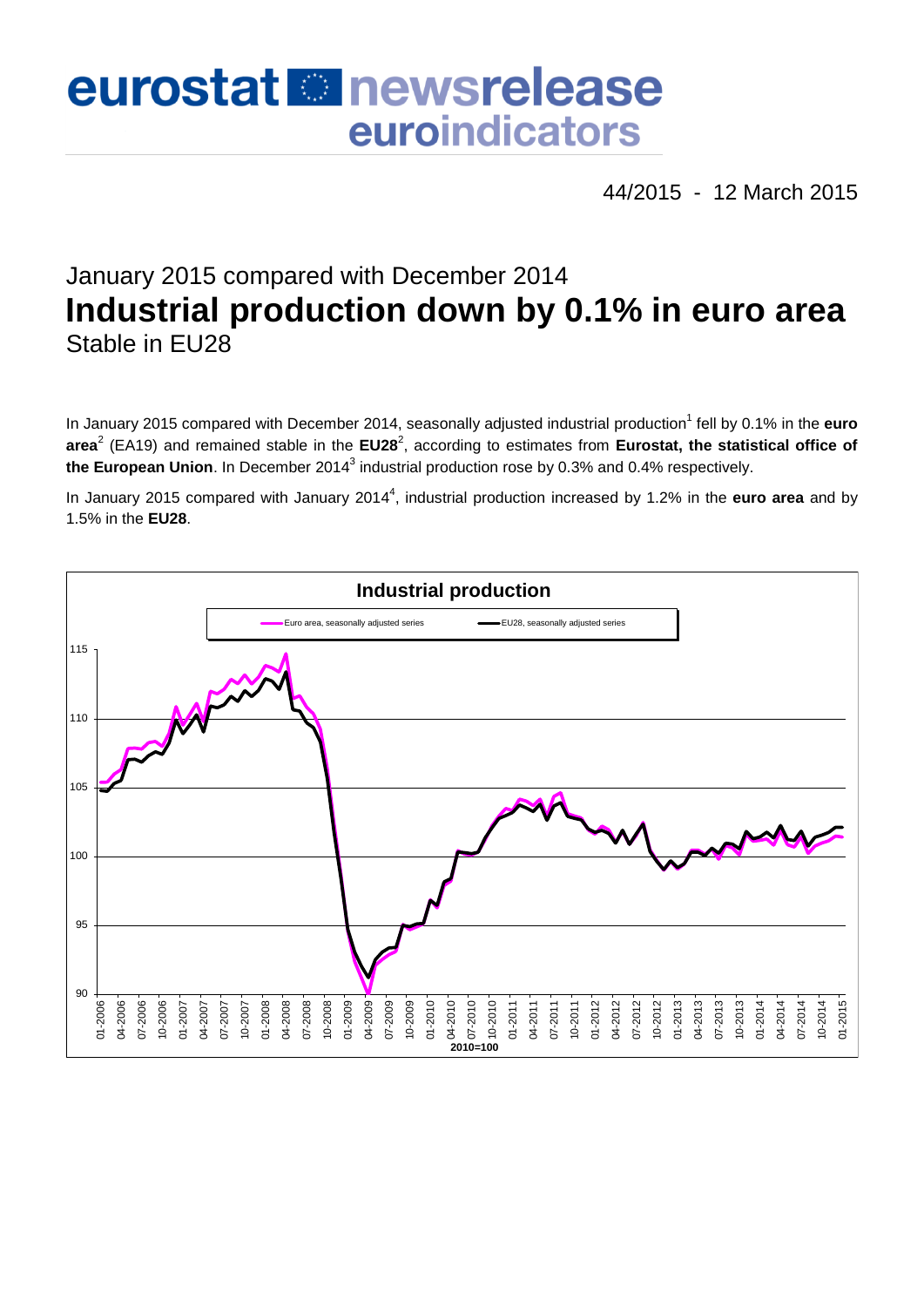# **Monthly comparison by main industrial grouping and by Member State**

The decrease of 0.1% in industrial production in the **euro area** in January 2015, compared with December 2014, is due to production of durable consumer goods falling by 2.2% and intermediate goods by 0.5%, while capital goods and non-durable consumer goods both increased by 0.1% and energy by 0.9%.

Industrial production remained stable in the **EU28** as production of energy rose by 0.6% and intermediate goods and non-durable consumer goods were both stable, while capital goods fell by 0.3% and durable consumer goods by 1.7%.

Among Member States for which data are available, the largest decreases in industrial production were registered in **Croatia** (-4.0%), **Latvia** (-3.1%), **Finland** (-2.5%) and **Lithuania** (-2.3%), and the highest increases in **Malta** (+6.1%), **Hungary** (+4.3%) and **Bulgaria** (+2.0%).

#### **Annual comparison by main industrial grouping and by Member State**

The increase of 1.2% in industrial production in the **euro area** in January 2015, compared with January 2014, is due to production of energy rising by 2.9%, non-durable consumer goods by 2.7%, durable consumer goods by 2.5%, capital goods by 1.4% and intermediate goods by 0.7%.

In the **EU28**, the increase of 1.5% is due to production of durable consumer goods rising by 2.9%, non-durable consumer goods by 2.3%, capital goods by 1.8%, energy by 1.3% and intermediate goods by 1.2%.

Among Member States for which data are available, the highest increases in industrial production were registered in **Ireland** (+8.8%), **Malta** (+8.1%) and **Hungary** (+7.8%), and the largest decreases in **Croatia** (-4.9%), **Finland** (-4.2%) and **Latvia** (-3.5%).

- 1. The index of industrial production measures the evolution of the volume of production for industry excluding construction, based on data adjusted for working day and seasonal effects. Seasonally adjusted euro area and EU series are calculated by aggregating the seasonally adjusted national data. Eurostat carries out the seasonal adjustment of the data for those countries that do not adjust their data for seasonal effects. Missing observations from Member States for recent months are estimated for the calculation of the euro area and the EU aggregates. The weights of the Member States in the EU and euro area aggregates can be found at: <https://circabc.europa.eu/w/browse/5e6d1e48-056c-4c6a-8278-3ab138bcf575> See file: EU-28\_EA-19\_NEWS\_RELEASE\_WEIGHTINGS\_2010 More detailed data can be found in the short-term business statistics database on the Eurostat website: <http://ec.europa.eu/eurostat/web/short-term-business-statistics/data/database> More information about the industrial production index can be found in Statistics explained: [http://ec.europa.eu/eurostat/statistics-explained/index.php/Industrial\\_production\\_\(volume\)\\_index\\_overview](http://ec.europa.eu/eurostat/statistics-explained/index.php/Industrial_production_(volume)_index_overview)
- 2. The euro area (EA19) includes Belgium, Germany, Estonia, Ireland, Greece, Spain, France, Italy, Cyprus, Latvia, Lithuania, Luxembourg, Malta, the Netherlands, Austria, Portugal, Slovenia, Slovakia and Finland. The European Union (EU28) includes Belgium, Bulgaria, the Czech Republic, Denmark, Germany, Estonia, Ireland, Greece, Spain, France, Croatia, Italy, Cyprus, Latvia, Lithuania, Luxembourg, Hungary, Malta, the Netherlands, Austria, Poland, Portugal, Romania, Slovenia, Slovakia, Finland, Sweden and the United Kingdom. The tables also include Norway.
- 3. Compared with data issued in the News Release 28/2015 of 12 February 2015, the monthly percentage changes for December 2014 have been revised from 0.0% to +0.3% in the euro area and from +0.1% to +0.4% in the EU28. The annual percentage changes have been revised from -0.2% to +0.6% in the euro area and from +0.3% to +0.9% in the EU28.
- 4. Based on data adjusted for working days.

Issued by: **Eurostat Press Office**

**Tim ALLEN Tel: +352-4301-33 444 eurostat-pressoffice@ec.europa.eu** For further information on data:

**Sarmite VISOCKA Tel: +352-4301-32 762 sarmite.visocka@ec.europa.eu**

**Media requests**: Eurostat media support / Tel: +352-4301-33 408 / [eurostat-mediasupport@ec.europa.eu](mailto:eurostat-mediasupport@ec.europa.eu) **EXECUTE EUROPE CONTROLLER IN A SECUTE EUROPE CONTROLLER INTERNATIONAL EUROPE CONTROLLER IN A SECUTE UP OF EUROPE CONTROLLER IN A SECUTE UP OF EUROPE CONTROLLER IN A SECUTE OF EUROPE CONTROLLER IN A SECUTE OF EUROPE CONTRO** 

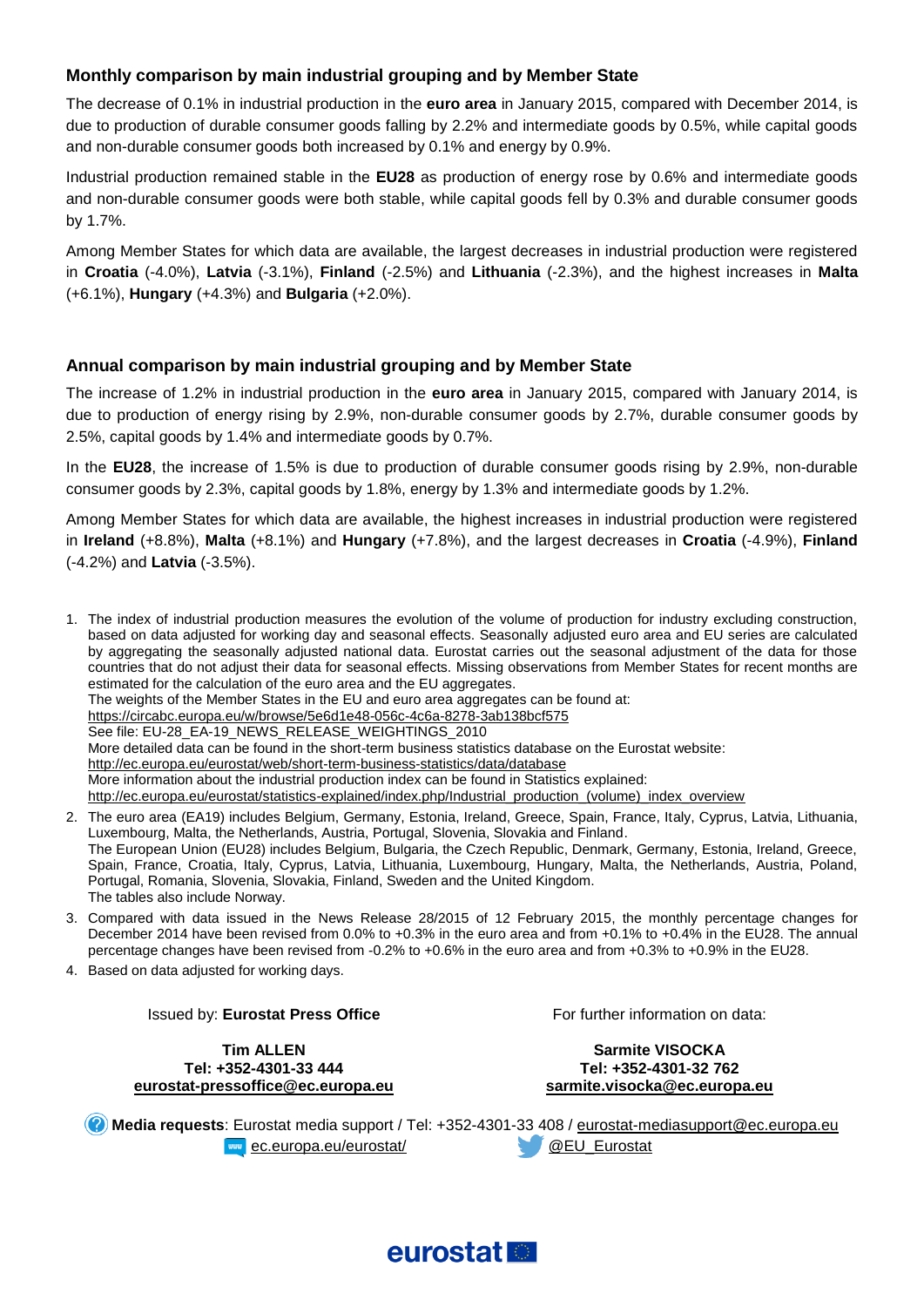## **Industrial production**

% change compared with previous month\*

|                            | Aug-14 | Sep-14 | <b>Oct-14</b> | <b>Nov-14</b> | Dec-14 | $Jan-15$ |  |
|----------------------------|--------|--------|---------------|---------------|--------|----------|--|
| <b>EA19</b>                |        |        |               |               |        |          |  |
| Total industry             | $-1.2$ | 0.5    | 0.2           | 0.2           | 0.3    | $-0.1$   |  |
| Intermediate goods         | $-1.0$ | $-0.3$ | 0.2           | 0.2           | 1.2    | $-0.5$   |  |
| Energy                     | 1.1    | 0.2    | $-1.2$        | $-0.5$        | 1.0    | 0.9      |  |
| Capital goods              | $-3.1$ | 2.0    | $-0.1$        | $-0.1$        | 1.1    | 0.1      |  |
| Durable consumer goods     | $-0.7$ | $-1.3$ | 0.8           | 1.5           | 2.0    | $-2.2$   |  |
| Non-durable consumer goods | 0.2    | $-0.4$ | 1.4           | 0.7           | $-1.8$ | 0.1      |  |
| <b>EU28</b>                |        |        |               |               |        |          |  |
| Total industry             | $-1.1$ | 0.6    | 0.1           | 0.2           | 0.4    | 0.0      |  |
| Intermediate goods         | $-0.8$ | $-0.1$ | 0.1           | 0.4           | 1.0    | 0.0      |  |
| Energy                     | 0.9    | 0.3    | $-0.6$        | $-0.7$        | 0.4    | 0.6      |  |
| Capital goods              | $-3.1$ | 1.9    | $-0.1$        | 0.1           | 1.3    | $-0.3$   |  |
| Durable consumer goods     | $-0.1$ | $-0.6$ | 0.5           | 1.3           | 1.8    | $-1.7$   |  |
| Non-durable consumer goods | 0.2    | $-0.3$ | 1.0           | 0.6           | $-1.3$ | 0.0      |  |

| <b>Total industry</b> | Aug-14 | <b>Sep-14</b> | <b>Oct-14</b> | <b>Nov-14</b> | <b>Dec-14</b> | <b>Jan-15</b> |
|-----------------------|--------|---------------|---------------|---------------|---------------|---------------|
| <b>EA19</b>           | $-1.2$ | 0.5           | 0.2           | 0.2           | 0.3           | $-0.1$        |
| <b>EA18</b>           | $-1.2$ | 0.5           | 0.2           | 0.2           | 0.4           | $-0.1$        |
| <b>EU28</b>           | $-1.1$ | 0.6           | 0.1           | 0.2           | 0.4           | 0.0           |
| <b>Belgium</b>        | $-1.0$ | 2.8           | $-1.3$        | 1.3           | $-0.8$        | ÷             |
| <b>Bulgaria</b>       | $-0.7$ | 1.7           | 0.8           | 0.2           | 1.0           | 2.0           |
| <b>Czech Republic</b> | $-3.7$ | 5.0           | $-0.5$        | 1.2           | 0.6           |               |
| <b>Denmark</b>        | 3.9    | $-1.4$        | $-0.4$        | $-0.4$        | 0.5           | $-1.5$        |
| Germany               | $-2.8$ | 1.4           | 0.4           | 0.1           | 1.2           | 0.0           |
| Estonia               | $-2.4$ | 1.5           | $-1.5$        | 1.3           | $-1.7$        | $-1.5$        |
| Ireland               | $-1.3$ | 2.3           | 6.9           | 4.4           | $-11.9$       | $-0.1$        |
| Greece                | $-1.6$ | $-0.4$        | 2.8           | $-0.1$        | $-1.4$        | ÷             |
| <b>Spain</b>          | $-0.1$ | 0.8           | $-0.3$        | $-0.3$        | 0.2           | 0.2           |
| <b>France</b>         | $-0.1$ | $-0.1$        | $-0.8$        | $-0.3$        | 1.5           | 0.4           |
| Croatia               | $-4.0$ | 4.5           | 0.2           | 2.7           | $-0.3$        | $-4.0$        |
| <b>Italy</b>          | 0.3    | $-0.9$        | 0.0           | 0.3           | 0.4           | $-0.7$        |
| <b>Cyprus</b>         | 2.7    | $-3.9$        | $-0.6$        | $-1.8$        | 0.2           |               |
| Latvia                | $-0.6$ | 1.2           | 0.0           | $-2.0$        | 0.1           | $-3.1$        |
| Lithuania             | $-3.0$ | 2.7           | 5.6           | $-1.0$        | $-2.8$        | $-2.3$        |
| Luxembourg            | $-0.8$ | 1.2           | $-0.1$        | 0.7           | 5.6           | ÷             |
| Hungary               | $-5.7$ | 3.0           | $-2.7$        | 3.2           | $-1.5$        | 4.3           |
| <b>Malta</b>          | $-1.2$ | 3.3           | 3.5           | $-2.6$        | $-3.5$        | 6.1           |
| <b>Netherlands</b>    | 0.8    | $-1.6$        | $-0.7$        | 0.4           | $-0.5$        | ÷             |
| <b>Austria</b>        | $-2.1$ | 1.2           | 0.5           | $-0.7$        | 0.7           |               |
| Poland                | $-1.2$ | 1.1           | 0.4           | 0.1           | 2.2           | 0.3           |
| Portugal              | 1.7    | $-4.4$        | 2.6           | $-0.1$        | $-2.3$        | $1.2$         |
| Romania               | $-1.2$ | 1.5           | 0.5           | $-0.2$        | 0.1           | 0.9           |
| Slovenia              | $-3.0$ | $-0.3$        | 2.3           | $-0.9$        | 0.2           | ÷             |
| Slovakia              | 0.5    | $-0.6$        | 1.2           | $-0.7$        | 0.7           |               |
| <b>Finland</b>        | $-0.4$ | 0.5           | 0.0           | $-0.2$        | 0.3           | $-2.5$        |
| Sweden                | $-0.4$ | $-0.9$        | 1.1           | $-0.1$        | 1.4           | 0.1           |
| <b>United Kingdom</b> | $-0.3$ | 0.6           | $-0.2$        | 0.1           | $-0.2$        | $-0.1$        |
| <b>Norway</b>         | $-0.2$ | 3.5           | 0.4           | $-2.0$        | 0.3           | $-3.0$        |

\* Working day and seasonally adjusted

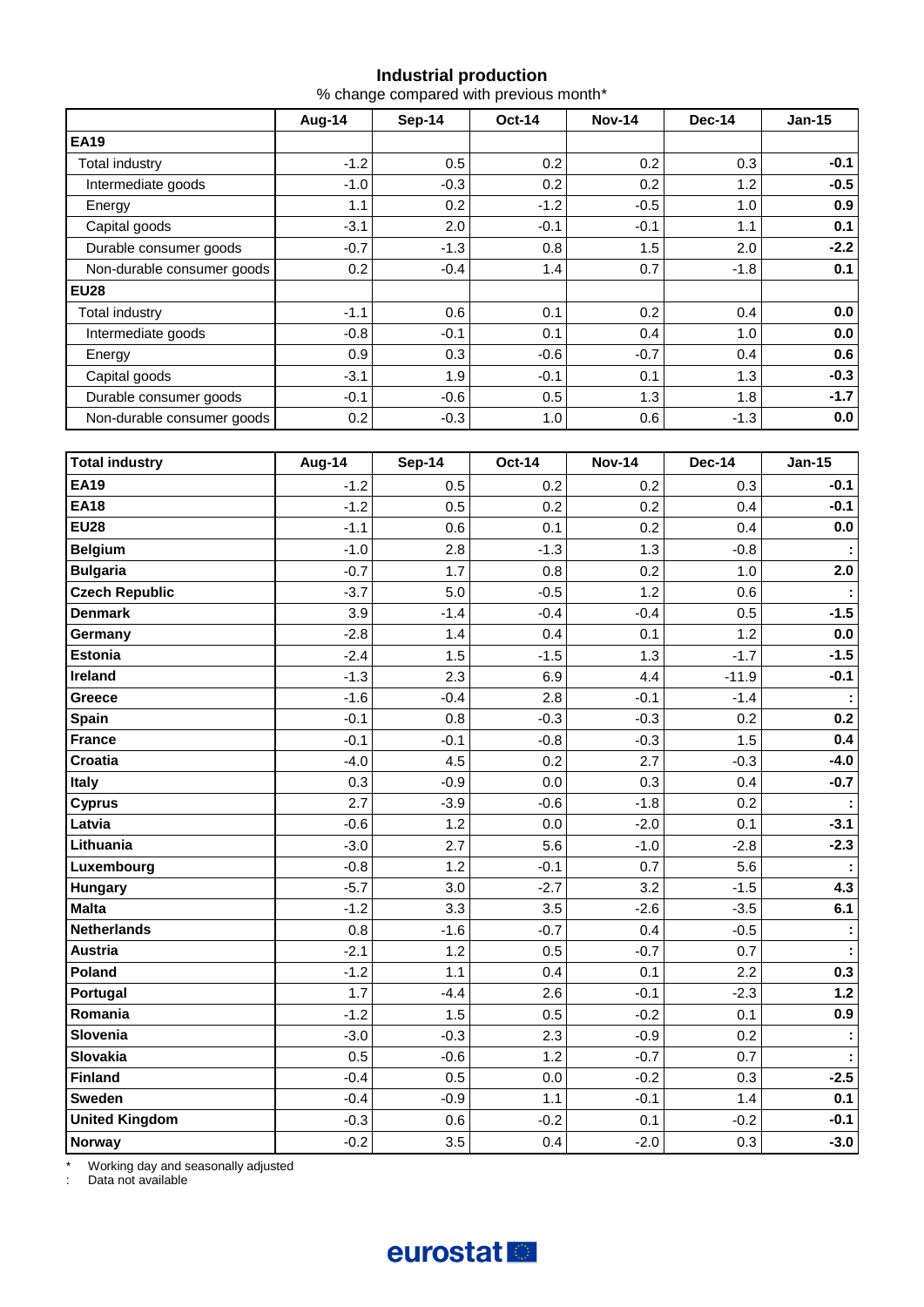#### **Industrial production**

% change compared with same month of the previous year\*

|                            | Aug-14 | Sep-14 | <b>Oct-14</b> | <b>Nov-14</b> | Dec-14 | $Jan-15$ |  |
|----------------------------|--------|--------|---------------|---------------|--------|----------|--|
| <b>EA19</b>                |        |        |               |               |        |          |  |
| Total industry             | $-0.5$ | 0.1    | 0.7           | $-0.6$        | 0.6    | 1.2      |  |
| Intermediate goods         | 0.2    | $-0.6$ | $-0.6$        | $-0.9$        | 0.0    | 0.7      |  |
| Energy                     | $-2.9$ | $-3.3$ | $-2.3$        | $-5.5$        | $-1.7$ | 2.9      |  |
| Capital goods              | $-2.0$ | 1.4    | 1.4           | $-1.0$        | 1.8    | 1.4      |  |
| Durable consumer goods     | $-1.9$ | $-3.9$ | 0.2           | 0.0           | 0.4    | 2.5      |  |
| Non-durable consumer goods | 3.0    | 1.8    | 3.4           | 3.5           | 1.6    | 2.7      |  |
| <b>EU28</b>                |        |        |               |               |        |          |  |
| Total industry             | $-0.2$ | 0.5    | 0.8           | $-0.2$        | 0.9    | 1.5      |  |
| Intermediate goods         | 0.9    | 0.3    | $-0.1$        | 0.0           | 0.9    | 1.2      |  |
| Energy                     | $-3.3$ | $-3.1$ | $-2.0$        | $-4.8$        | $-1.8$ | 1.3      |  |
| Capital goods              | $-1.3$ | 1.6    | 1.6           | $-0.2$        | 2.5    | 1.8      |  |
| Durable consumer goods     | 0.7    | $-1.0$ | 2.0           | 2.0           | 3.2    | 2.9      |  |
| Non-durable consumer goods | 2.7    | 1.7    | 2.6           | 2.7           | 1.0    | 2.3      |  |

| <b>Total industry</b> | Aug-14 | <b>Sep-14</b> | <b>Oct-14</b> | <b>Nov-14</b> | <b>Dec-14</b> | <b>Jan-15</b> |
|-----------------------|--------|---------------|---------------|---------------|---------------|---------------|
| <b>EA19</b>           | $-0.5$ | 0.1           | 0.7           | $-0.6$        | 0.6           | $1.2$         |
| <b>EA18</b>           | $-0.5$ | 0.1           | 0.7           | $-0.6$        | 0.6           | $1.2$         |
| <b>EU28</b>           | $-0.2$ | 0.5           | 0.8           | $-0.2$        | 0.9           | 1.5           |
| <b>Belgium</b>        | 0.1    | 2.4           | $-0.2$        | $-1.2$        | $-2.4$        | ł,            |
| <b>Bulgaria</b>       | $-2.3$ | 0.5           | $-0.5$        | 0.3           | 1.4           | 1.7           |
| <b>Czech Republic</b> | $-3.3$ | 5.9           | 3.2           | 4.7           | 4.7           |               |
| <b>Denmark</b>        | 4.6    | 4.0           | $-1.4$        | 0.5           | 1.5           | 0.1           |
| Germany               | $-1.8$ | 0.4           | 1.3           | $-0.4$        | 1.0           | 1.0           |
| <b>Estonia</b>        | 2.8    | 4.0           | 1.6           | 4.2           | 7.9           | 1.8           |
| Ireland               | 17.9   | 20.2          | 36.7          | 29.0          | 17.8          | 8.8           |
| Greece                | $-6.2$ | $-4.9$        | $-0.5$        | 2.5           | $-4.2$        | ÷             |
| <b>Spain</b>          | 0.1    | 1.3           | 1.4           | $-0.1$        | 0.2           | 0.6           |
| <b>France</b>         | 0.1    | $-0.3$        | $-1.3$        | $-3.3$        | 0.5           | 1.6           |
| <b>Croatia</b>        | $-4.7$ | 3.8           | 2.7           | 2.8           | 5.3           | $-4.9$        |
| <b>Italy</b>          | $-0.7$ | $-2.7$        | $-3.0$        | $-1.9$        | 0.1           | $-2.2$        |
| <b>Cyprus</b>         | 0.8    | 0.0           | $-1.1$        | $-1.7$        | $-2.9$        |               |
| Latvia                | $-1.2$ | 0.8           | 0.6           | $-2.2$        | $-0.6$        | $-3.5$        |
| Lithuania             | $-4.4$ | $-0.1$        | 2.5           | 5.3           | 2.7           | 3.2           |
| Luxembourg            | 4.3    | 5.0           | 3.8           | 3.0           | 9.0           | ÷             |
| Hungary               | 2.8    | 5.5           | 1.6           | 5.5           | 4.6           | 7.8           |
| <b>Malta</b>          | $-9.7$ | $-6.4$        | 6.0           | $-1.6$        | $-5.0$        | 8.1           |
| <b>Netherlands</b>    | 0.5    | $-2.3$        | $-1.4$        | $-3.7$        | $-2.2$        | ÷             |
| <b>Austria</b>        | $-1.9$ | $-0.3$        | 0.4           | $-0.6$        | $-0.1$        |               |
| Poland                | 0.5    | 2.2           | 2.0           | 0.7           | 6.2           | 4.4           |
| Portugal              | 2.3    | $-2.3$        | 0.6           | $-1.3$        | $-1.6$        | $-1.8$        |
| Romania               | 2.4    | 3.9           | 3.7           | 2.7           | 3.2           | 3.6           |
| Slovenia              | 1.2    | 1.0           | 3.9           | 2.8           | 0.2           | ÷             |
| Slovakia              | 3.8    | 0.4           | 2.8           | $-3.3$        | 0.6           |               |
| <b>Finland</b>        | $-3.4$ | $-1.1$        | $-0.6$        | $-1.3$        | 0.0           | $-4.2$        |
| <b>Sweden</b>         | $-1.7$ | $-4.1$        | 0.9           | $-4.1$        | $-1.0$        | $-0.8$        |
| <b>United Kingdom</b> | 1.1    | 0.8           | 0.6           | 1.3           | 0.4           | 1.9           |
| <b>Norway</b>         | 2.4    | 7.8           | 10.8          | 4.3           | 3.5           | $-0.5$        |

\* Working day adjusted

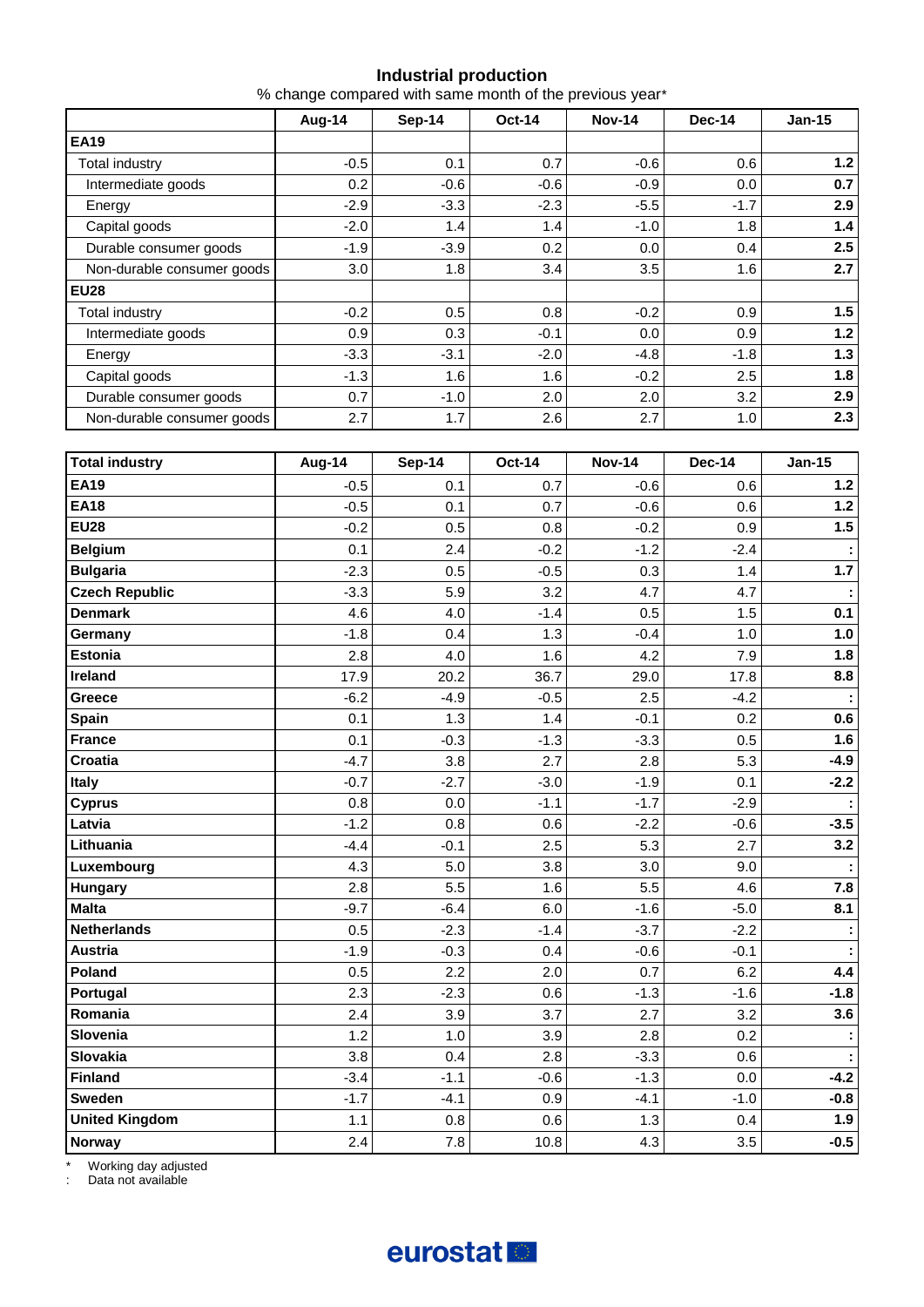## **Production indices for total industry, working day and seasonally adjusted**

(base year 2010)

|                       | 01/14 | 02/14 | 03/14 | 04/14 | 05/14 | 06/14 | 07/14 | 08/14 | 09/14 | 10/14 | 11/14 | 12/14 | 01/15 |
|-----------------------|-------|-------|-------|-------|-------|-------|-------|-------|-------|-------|-------|-------|-------|
| <b>EA19</b>           | 101.2 | 101.3 | 100.8 | 101.9 | 100.8 | 100.7 | 101.4 | 100.2 | 100.7 | 101.0 | 101.1 | 101.5 | 101.4 |
| <b>EA18</b>           | 101.1 | 101.2 | 100.8 | 101.9 | 100.8 | 100.6 | 101.4 | 100.2 | 100.7 | 100.9 | 101.1 | 101.4 | 101.4 |
| <b>EU28</b>           | 101.4 | 101.8 | 101.3 | 102.3 | 101.2 | 101.1 | 101.8 | 100.7 | 101.4 | 101.5 | 101.7 | 102.1 | 102.1 |
| <b>Belgium</b>        | 102.8 | 104.8 | 102.3 | 104.0 | 103.4 | 105.8 | 102.7 | 101.7 | 104.6 | 103.2 | 104.5 | 103.6 |       |
| <b>Bulgaria</b>       | 110.0 | 108.4 | 106.0 | 107.0 | 105.8 | 105.2 | 106.3 | 105.6 | 107.4 | 108.3 | 108.4 | 109.6 | 111.7 |
| <b>Czech Republic</b> | 107.7 | 109.4 | 109.9 | 110.4 | 109.0 | 109.5 | 110.2 | 106.2 | 111.5 | 111.0 | 112.3 | 113.0 |       |
| <b>Denmark</b>        | 102.2 | 104.1 | 103.0 | 103.6 | 102.2 | 99.1  | 101.7 | 105.7 | 104.2 | 103.8 | 103.4 | 103.9 | 102.3 |
| Germany               | 108.2 | 108.3 | 108.2 | 108.2 | 107.1 | 107.4 | 108.9 | 105.9 | 107.4 | 107.8 | 107.9 | 109.2 | 109.2 |
| <b>Estonia</b>        | 124.9 | 123.3 | 126.0 | 129.3 | 130.0 | 129.3 | 132.9 | 129.7 | 131.6 | 129.6 | 131.3 | 129.1 | 127.1 |
| Ireland               | 102.0 | 107.8 | 111.0 | 128.3 | 124.8 | 100.0 | 113.8 | 112.3 | 114.9 | 122.8 | 128.2 | 112.9 | 112.8 |
| Greece                | 87.9  | 88.7  | 86.3  | 88.1  | 88.1  | 87.3  | 86.5  | 85.1  | 84.7  | 87.1  | 86.9  | 85.7  |       |
| Spain                 | 90.8  | 91.5  | 91.0  | 92.2  | 91.5  | 90.8  | 90.9  | 90.8  | 91.5  | 91.2  | 90.9  | 91.1  | 91.3  |
| <b>France</b>         | 98.1  | 98.4  | 97.9  | 97.9  | 96.4  | 97.8  | 98.2  | 98.1  | 98.0  | 97.2  | 96.9  | 98.4  | 98.8  |
| Croatia               | 96.1  | 93.0  | 94.3  | 91.5  | 91.5  | 90.6  | 92.4  | 88.7  | 92.7  | 92.9  | 95.4  | 95.1  | 91.3  |
| <b>Italy</b>          | 92.3  | 91.7  | 91.3  | 91.8  | 90.6  | 91.4  | 90.5  | 90.8  | 90.0  | 90.0  | 90.3  | 90.7  | 90.1  |
| <b>Cyprus</b>         | 71.9  | 72.7  | 73.4  | 72.1  | 72.8  | 73.2  | 72.6  | 74.5  | 71.6  | 71.2  | 69.9  | 70.0  |       |
| Latvia                | 112.1 | 112.4 | 112.6 | 114.4 | 114.3 | 112.7 | 113.7 | 113.0 | 114.3 | 114.3 | 112.1 | 112.2 | 108.7 |
| Lithuania             | 109.7 | 112.6 | 109.1 | 114.2 | 116.5 | 113.3 | 115.0 | 111.6 | 114.6 | 121.0 | 119.8 | 116.4 | 113.7 |
| Luxembourg            | 97.2  | 100.1 | 98.3  | 101.2 | 100.3 | 99.5  | 100.8 | 100.1 | 101.3 | 101.2 | 101.9 | 107.7 |       |
| Hungary               | 109.0 | 110.9 | 111.6 | 114.1 | 113.5 | 115.5 | 117.1 | 110.4 | 113.7 | 110.6 | 114.1 | 112.4 | 117.2 |
| <b>Malta</b>          | 90.8  | 94.6  | 98.1  | 89.9  | 90.9  | 98.0  | 92.9  | 91.7  | 94.7  | 98.1  | 95.5  | 92.2  | 97.7  |
| <b>Netherlands</b>    | 96.2  | 94.2  | 93.9  | 97.5  | 98.6  | 96.5  | 97.4  | 98.2  | 96.6  | 95.9  | 96.3  | 95.8  |       |
| Austria               | 111.4 | 109.9 | 107.0 | 108.8 | 107.3 | 109.4 | 108.7 | 106.4 | 107.7 | 108.2 | 107.4 | 108.2 |       |
| Poland                | 113.7 | 113.8 | 113.5 | 114.6 | 112.9 | 113.4 | 114.8 | 113.4 | 114.7 | 115.2 | 115.3 | 117.8 | 118.2 |
| Portugal              | 95.3  | 94.9  | 90.9  | 97.1  | 94.5  | 94.2  | 95.3  | 96.9  | 92.6  | 95.0  | 94.9  | 92.7  | 93.8  |
| Romania               | 126.2 | 126.8 | 127.7 | 126.1 | 127.6 | 128.3 | 128.4 | 126.9 | 128.8 | 129.4 | 129.2 | 129.3 | 130.5 |
| Slovenia              | 99.1  | 98.6  | 100.7 | 100.7 | 100.2 | 101.9 | 103.6 | 100.5 | 100.2 | 102.5 | 101.6 | 101.8 |       |
| Slovakia              | 122.5 | 123.2 | 122.7 | 123.2 | 123.6 | 124.1 | 124.0 | 124.6 | 123.9 | 125.4 | 124.5 | 125.4 |       |
| <b>Finland</b>        | 94.4  | 93.1  | 93.9  | 93.4  | 93.6  | 92.7  | 93.5  | 93.1  | 93.6  | 93.6  | 93.4  | 93.7  | 91.4  |
| Sweden                | 95.8  | 97.2  | 95.0  | 96.2  | 93.2  | 94.6  | 93.9  | 93.5  | 92.7  | 93.7  | 93.6  | 94.9  | 95.0  |
| <b>United Kingdom</b> | 96.4  | 97.6  | 97.6  | 97.7  | 97.3  | 97.3  | 97.5  | 97.3  | 97.9  | 97.7  | 97.8  | 97.6  | 97.6  |
| <b>Norway</b>         | 95.7  | 95.6  | 97.6  | 97.1  | 91.2  | 96.6  | 96.3  | 96.1  | 99.5  | 99.9  | 97.9  | 98.2  | 95.3  |